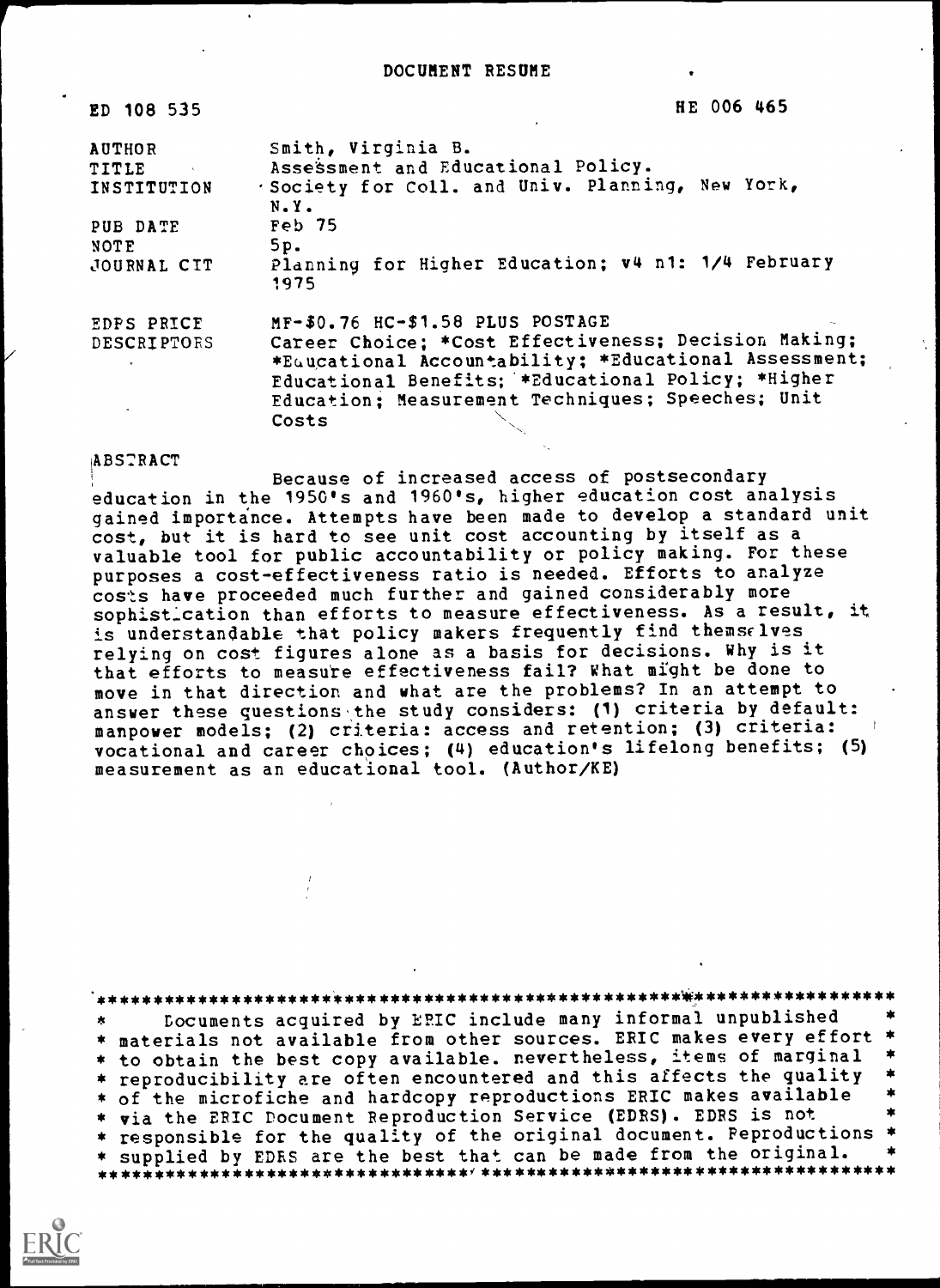



PERMISSION TO REPRODUCE THIS COPY RIGHTED MATERIAL HAS BEEN GRANTED BY

Assessment and Educational Policy

 $\overline{\phantom{a}}$ 

U.S. DEPARTMENT OF HEALTH NATIONAL INSTITUTE OF EDUCATION .<br>. H. Li L. FROM<br>. M. Li L. FROM<br>. EA LH TEN ON STAT A A NEW ORDER REPRO- IN A NEW STATION OUTSIDE THE ERIC SYSTEM REPRO- '<br>' P AN ONE DUCTION OUTSIDE THE ERIC SYSTEM REPRO- IN OUTSIDE THE COPYRIGHT

**HOW UNDER AGREEMENTS WITH THE NATIONAL IN**  $\Delta$ C up TO ERIC AND C ANIZATIONS OPERATING

OWNER

The use of efficiency-oriented criteria is a controversial means of evaluating educational Processes In the text which follows, Virginia B. Smith, director of the<sup>-</sup>Fund for the Improvement of Postsecondary Education, presents what she called "The View from Washington." This speech was delivered at the SCUP/ADAPT workshop, "More for Less Academic Planning With Faculty Without New Dollars," held April 17-19, 1974 at the Nordic Hills Conference Center near Chicago

This last year as Director of the Fund for Improvement of Postsecondary Education, <sup>I</sup> have had the unusual opportunity of reviewing a total of 4,000 proposals of what institutions wish to do to improve, themselves. From'such a vantage' point, it is possible to see most encouraging signs of vitality and health in the nation's postsecondary system, in spite of pervasive financial concerns. It is inevitable, however, that the same vantage point affords a view of many problems, problems which may make it difficult for the signs of vitality to come to fullest fruition.

In the 1950's and 1960's we engaged in a revolution in access to higher education. The relative success of that revolution brought greatly heightened visibility for higher education budgets. Not only did the costs grow because of the 100 percent increase in enrollment in a little over a decade, but costs per student also rose

The above speech was delivered at the workshop, "More for Less: Academic Planning With Faculty Without New Dollars. The complete proceedings have just been published as a cooperative venture of the Society for College and University Planning and Educational Testing Sarvice. Edited and with an introduction by John N. Nesmith, assistant provost for educational development, University of Dayton, the publication summarizes or transcribes the contributions of <sup>14</sup> individuals, including Stephen K. Bailey, David G. Brown, John Cantlon, Earl F. Cheit, Eldon Park, and Virginia B. Smith. The proceedings are available from the Society for \$5.00 per copy.

sharply. These two upward pressures led to a dramatic increase in the total impact of higher education costs on the nation's budget. In 1960, about one percent of the Gross National Product went for higher education expenditures. By 1970 the percentage had risen to 2.5. What had been relatively minor expenditures in state budgets had now become very noticeable items.

## Analysing Cost Analysis

Against this background, it is understandable that higher education cost analysis is almost becoming a new national pastime. We are hearing about cost per student, cost per degree, cost per credit hour. We have heard those who wish to develop a standard unit cost for segments of higher education. But so far there is little agreement on the precise magical unit that could be used as the basis for this type of cost analysis. Although recognizing that it is a bit premature to mandate a system of standard unit cost accounting, the recent report of the Commission on Financing Postsecondary Education did recommend a voluntary use of the NCHEMS approach. And certainly this effort might have benefit as a first level general management tool. It is, however, hard to see unit cost accounting by itself as a valuable tool for public accountability or policy-making. For these purposes, we would need a cost-effectiveness ratio, unless, of course, we can safely assume all educational activities are equal in benefit and therefore interchangeable. If this were true, we would only need agreement on some gross unit and cost analysis based on that unit. I doubt that any of us would agree with an assure bion of interchangeability, and yet we are

 $H_{1}^{+}$  6.6465



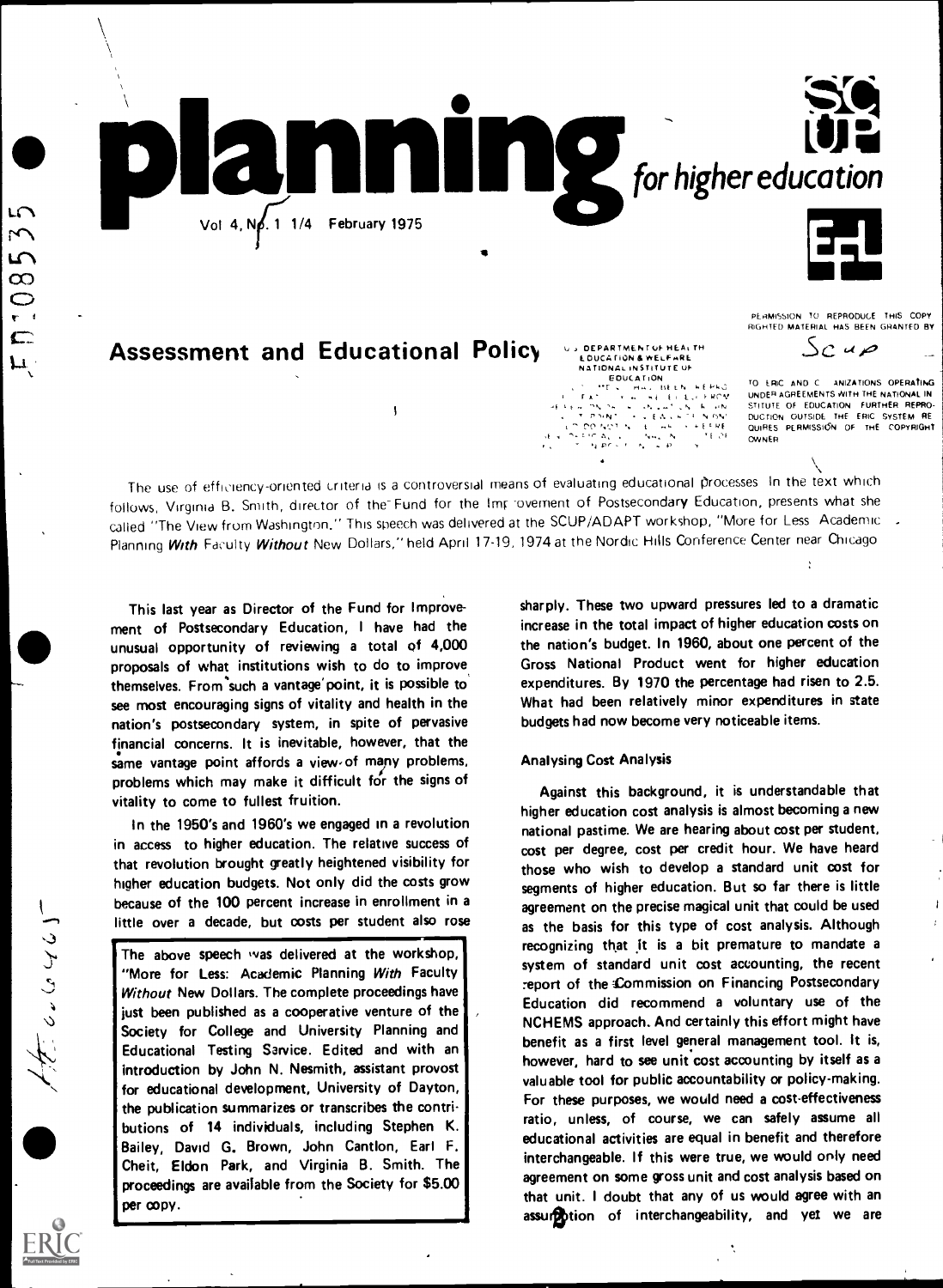behaving exactly as though we do. Our efforts to analyze cost have proceeeded much farther' and gained considerably more sophistication than our efforts to measure effectiveness. As a result, it is understandable that policymakers frequently find themselves relying on cost figures alone as a basis for decisions

Why is it that we have failed to measure effectiveness? What might be done to move in that direction? What are the problems in moving in that direction? First of all, it should be pointed out that failure to measure effect' ness consciously doesn't mean that it isn't being done. In some cases it is being done for higher education and in some cases it is being done by sections of higher education.

It is being done on the very simplest level. After all, anyone who hires college graduates, or observes them in various roles, is probably making some connection between that college graduate's performance and the quality of his,education. That, perhaps, is the deepest measure of effectiveness of college education. It is continuing observation in many situations, by many people. Without advantage of a systematic approach, and without any aggregation of conclusions, it is, nonethele,s, a measure of effectiveness of college education which forms one basis for judgment in the minds of many of us.

### Criteria by Default: Manpower Models

Our effectiveness is also being measured along somewhat different dimensions. In this nation, we have been concerned about initial access to higher education, and implicitly it is used as one dimension of effectiveness. But foreign observers, comparing their nation's higher education system with ours, think of access in terms that are somewhat different from ours. For instance, Sir Eric Ashby of England, in an essay on American education, pointed out that although we deal in very, very large numbers in terms of access to institutions, England does about as well as the United States if educational opportunity is defined in terms of degrees achieved at the bachelor's level. While 50 percent of the college age group has initial access in the United States compared to 20 percent of this age group in England, our attrition rate is much higher than England's. A 20 percent bachelor's degree attainment level in this nation compares with a 14 percent figure in England. The dimensions along which effectiveness is measured should reflect the values of the nation. It is probably inappro priate to measure education in this country only in terms of bachelor's degrees. But since we haven't been particularly articulate about what we want measured, we're fair game for the application of a variety of available measures which may or may not represent what we consciously believe to be the most important dimensions of our system.

 $\overline{1}$ 

Studies comparing retention rates of students in occupational programs in private trade schools with retention rates for students in community colleges suggest that community colleges have lower retention rates. Spokesmen for community colleges point out, however, that their purpose is not retention within a given occupational program. One of their measures of success, it is argued, should be the ability of the student to shop around, to look at different kinds of vocational programs, then move on to others: In other words, what the community college representative was saying is that effectiveness was being measured on the wrong scale.

### Criteria: Access and Retention

If, indeed, our goal is to permit students to explore and examine alternatives for career choice, then we need to assess effectiveness along that dimension. Then attention **effectiveness** of the community college technique of providing exposure to a number of occupational choices. Is it reasonable to assume, without further analysis, that permitting the student to dip into particular instructional programs for brief periods of time is one of the most effective ways to make that choice? It is important to remember, however, that those who identified "shopping around" a goal did not do so to stimulate analysis of effectiveness, but rather to negate the relevance of some other effectiveness assessment measure.

The higher education community has, for the most part, taken a similar stance on Christopher Jenks' recent view. In general we argue that Jenks is attempting to judge the success of our system on outcomes it never promised. Whether or not this is the case, it is clear that our reaction to Jenks' efforts was in the usual mode, a negation of the assessment, and failure to suggest aggressively a more relevant assessment approach. In a sense, our failure to provide the framework for effectiveness is the greatest strength of those who wish to move toward an efficiency approach, a standard unit cost approach, without reference to the quality of the outcomes.

### Criteria: Vocational and Career Choices

It is perhaps a bit misleading to say that we are not consciously measuring effectiveness. In several ways, we are. For instance, in many of our colleges we have readily available figures on how many of our Ph.D.'s have moved into teaching jobs in prestigious institutions. Our willingness to measure along these dimensions gives signals that these are the only values in higher education to which we give importance. By failing to talk about effectiveness in other terms, we are in a sense selling our institutions on highly restricted, very narrow vocational kinds of grounds. Because of that, we may increasingly find that others accept this view and assume therefore

Planning for Higher Education Vol 4, No 1 1/4 February 1975 ©Society for College and University Planning, 3 Washington Square Village, Suite 1A, New York, New York 10012 Publications Editor. Lawrence F, Kramer Published in cooperation with Educational Facilities Laboratories, 850 Third Avenue, New York, New York 10022.

3

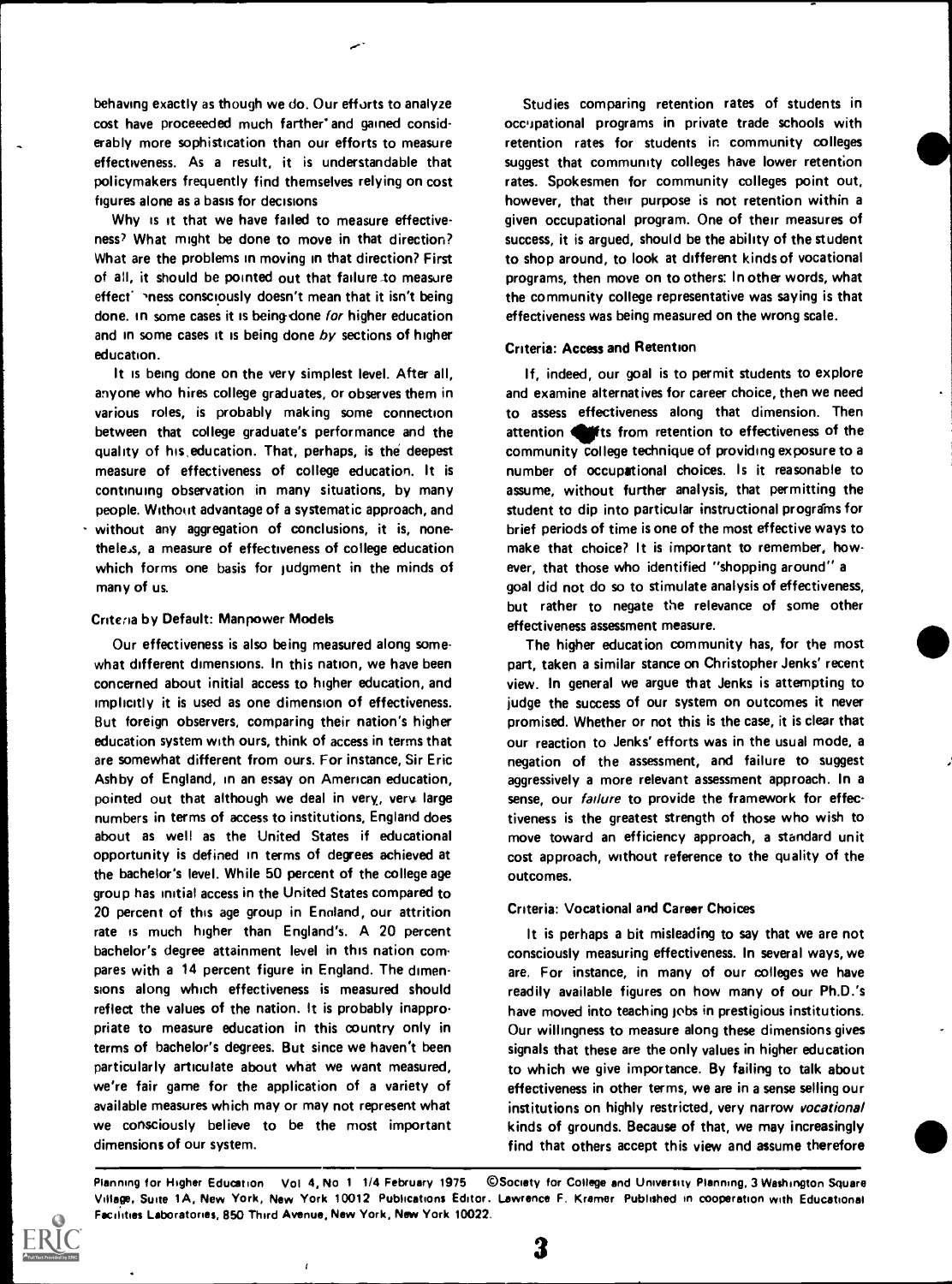that manpower concerns should shape the size and nature of the higher education system. Most of us in this room would reject the notion that this nation's higher education systems should be driven by manpower models Yet, we have not developed many credible ways of demonstrating other dimensions of effectiveness beyond vocational impact.

This is true even for the liberal arts. Particularly in the liberal arts we seem to be left with quality measures like "how many of our graduates go on to graduate school" which we generally see as farthest removed from vocational concerns, and this is a vocational question. One could argue that some of our liberal arts programs are the most vocational programs in the country. We tend to measure them in terms of the nature of involvement in the discipline rather than the use of that discipline for broader types of purposes within the society.

# Education's Lifelong Benefits

In part, it is also this failure to discuss persuasively higher education's nonvocational benefits that leads many to assume its benefit begins and ends with entry into work. And this truncated view has financing implications. The cost of higher education is high, but not so high when measured against many other lifetime purchases. Investment in a home is usually greater; orthodontia may be as expensive; a three-week vacation in New York City would probably be about as expensive as one term in college. But we have only begun to think of higher education as a lifetime purchase. It is, in fact, still one of the few major personal expenoitures in which we expect to compress the payment period into a very brief time. Loan programs are changing this somewhat, but for many, the willingness to view higher education as a lifetime investment still remains to be developed. This can be accomplished only with better understanding of its multiple benefits.

I was on a panel n9t long ago with a higher education leader who indicated that we are never called upon to justify and explain the outcomes of the important things in life like love and friendship, and he believes that higher education should be viewed similarly. Who could talk about love, friendship and religion in terms of effectiveness or measurable benefits? And, of course, this is true. It would be comfortable if education could be viewed in the same way. Unfortunately it is not possible. No one is asking for public subsidies for love, friendship and religion. If we were, I think we would soon need assessments of even these endeavors.

Seeing the value of assessment in higher education is complicated by the sociology of education. Most faculty members are primarily concerned with the substance of their discipline. Many faculty members leave concern with methods of teaching to those who teach in the lower schools. They draw a distinction between these teachers and themselves as faculty and scholars. Schools of Education are frequently viewed by college faculty  $\triangle$  members as being related to the functions of teachers and not faculty members. Indeed, the faculty members in Schools of Education sometimes behave as though the material of their courses on educational psychology and pedagogical practice has little or nothing to say to them about the way they conduct their classes concerning these topics. Establishing the importance of assessment of educational delivery among persons who see this as outside their sphere of appropriate interest is hard, but not impossible.

Although it is sometimes difficult to establish the need for assessment, it is not the most difficult part of the task. The process of assessment is very complex. In our rush to sell the necessity for it, we must not underestimate the task The state of the art is primitive and complicated by the fact that most educational activities have multiple and intertwined goals. We tend in such a situation to measure that which is easily measured and do little to explain other outcomes of the educational activity. Because of this, those outside the educational activity get a limited and perhaps misleading view of the objectives of the process. We have probably not yet learned to describe the most important objectives to others.

Research on learning gains resulting from different instructional strategies has also been less than satisfactory. In much of this research we aggregate too early. In our eagerness to come up with generalizations, we look only at comparisons of group performance. We thereby obscure the very thing we are attempting to study-how individuals perform in response to different leaming strategies. The promise for greater effectiveness lies in growth of our understanding of individual differences and our ability to aid learners to be receptive to a range of learning styles. In most educational programs, we have done little to increase the ability of students to learn in a variety of circumstances. If we are to develop adults who are able to learn from all their experiences, this attention to expanding receptivity to learning is essential. Any aggregated information does little to accomplish this.

## Measurement as an Educational Tool

We must find more useful ways to determine effectiveness as an aid to educational planning. Only through careful and systematic evaluation will we know what decisions to make. One key to any system of evaluation is the specificity of goals for the activity. Our ability to develop clear goals may hold the greatest promise for improved evaluation. I will share with you a quote that I ran across the other day: "What America needs today is a schooling better aware of its aims. Our colleges need to see clearly what it is they are trying to accomplish." That quote isn't from the Guidelines of the Fund. It is from the President's Commission on Higher Education, issued in 1947. It is still very relevant today. Perhaps it is even more relevant today, because in 1947, less than 25 percent of the 18-22 age group went on to college.